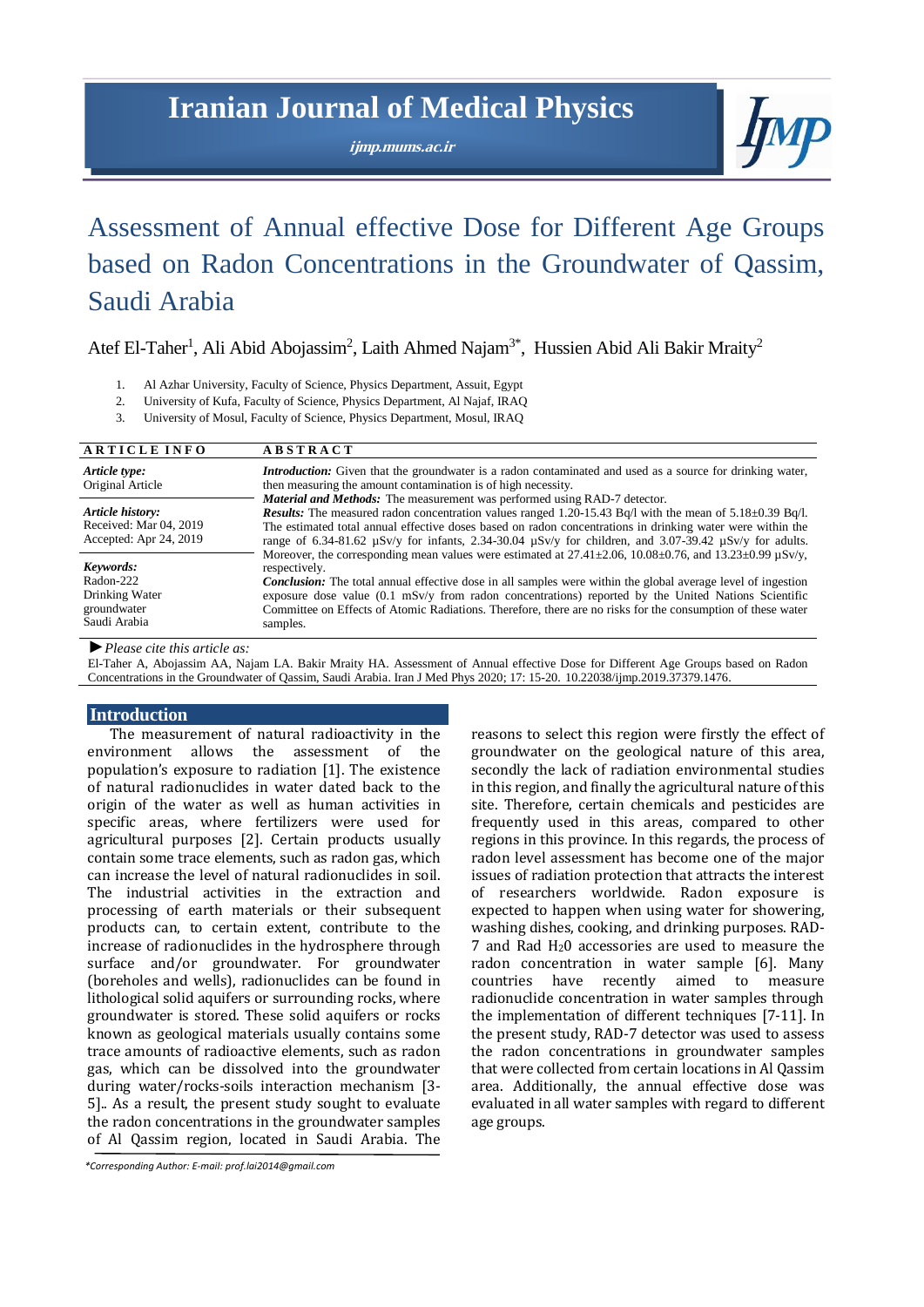

Figure 1. Location of Al-Qassim

#### *Site of Study*

Al-Qassim is one of the administrative regions (1 out of 13 regions) located in Saudi Arabia (see Figure 1). It is situated at the heart of the country, and in the center of the Arabian Peninsula Al-Qassim is located at latitude 26° 5' 38.7168'' N and longitude 43° 58' 24.4344'' E. . It has an area of about 58,046 km².Al-Qassim region is well known by "alimental basket" of Saudi Arabia for its agricultural nature. Moreover, Al-Qassim is considered as the richest region per capita in Saudi Arabia [12].

#### **Materials and Methods**

In the present study, 61 water samples from different areas of Al-Qassim were chosen to provide a comprehensive representation of groundwater in this region. The employed methods to collect the sample were as follows. First, a sample of groundwater was taken from each location at a depth of 5-10 m. The samples were then kept in a plastic container of 250 ml volume. Afterwords, the radon concentrations were measured using portable RAD-7 detector. The RAD H2O is an accessory with the RAD-7 detector that enables the measurement of radon in water with the concentration of less than 10 pCi/l [13]. This detector is a portable battery-based device with a very fast measurement. Therefore, it takes around an hour for this system to detect the radon in the water sample accurately. As a result, it gives the reading after about 30 min of analysis considering a sensitivity level that is close to or even exceeding that of liquid scintillation techniques [14]. Finally, over than 95% of the existed radon were removed from the water during 5 min of aeration.

The radon concentration in the internal cell of RAD-7 was determined by the following differential *Equations.*

$$
dC(t) / dt = -\lambda C(t),
$$
  
\n
$$
dC_{Po}(t) / dt = \lambda_{Po} C(t) - \lambda_{Po} C_{Po}(t),
$$
\n(1)

*where*, *C(t)* refers to the radon concentration in the internal cell of RAD-7,  $\lambda$  is the decay constant of radon,  $C_{po}$  (*t*) denotes <sup>218</sup>Po concentration, and  $\lambda_{po}$  signifies <sup>218</sup>Po decay constant that equals to  $0.0037 \text{ s}^{-1}$ .

After a certain time of pumping, the radon concentration in the internal cell of RAD-7 equals to that of the environment *C0*. *Equation 2* can be rewritten as follows:

$$
dC_{Po}(t) dt = \lambda_{Po} C_0 - \lambda_{Po} C_{Po}(t).
$$
 (3)

The initial condition is: 
$$
C_{P_0}(0) = 0
$$
 (4)

By solving *Equation 4*, one can obtain the following  $C_{Po}(t) = C_0(1 - e^{-\lambda_{Po} t})$  $(5)$ 

In case the time is much longer than the half-life of <sup>218</sup>Po, *Equation 5* can be rewritten as follows:

$$
C_{Po}(t) = C_0. \tag{6}
$$

Radon concentration can be obtained from *Equation 6*, and this is the measurement principle of RAD-7.

The estimation of annual effective dose  $E_d$  (Sv/y) for an individual with regard to the consumption of  $^{222}$ Rn in the sachet groundwater as drinking water was calculated according to the following relationship [15]:  $E_d = A_c A_i C_f$ (7)

*where,*  $A_c$  is the activity concentration of the radionuclide in the sachet water  $(Bq/l)$ ,  $A_i$  refers to the annual intake of sachet drinking water  $(l/v)$ , and  $C_f$ signifies the ingested dose conversion factor for radionuclides (Sv/Bq). This estimation was calculated by the United Nations Scientific Committee on Effects of Atomic Radiations (UNSCEAR) in 2000 at 23, 5.9,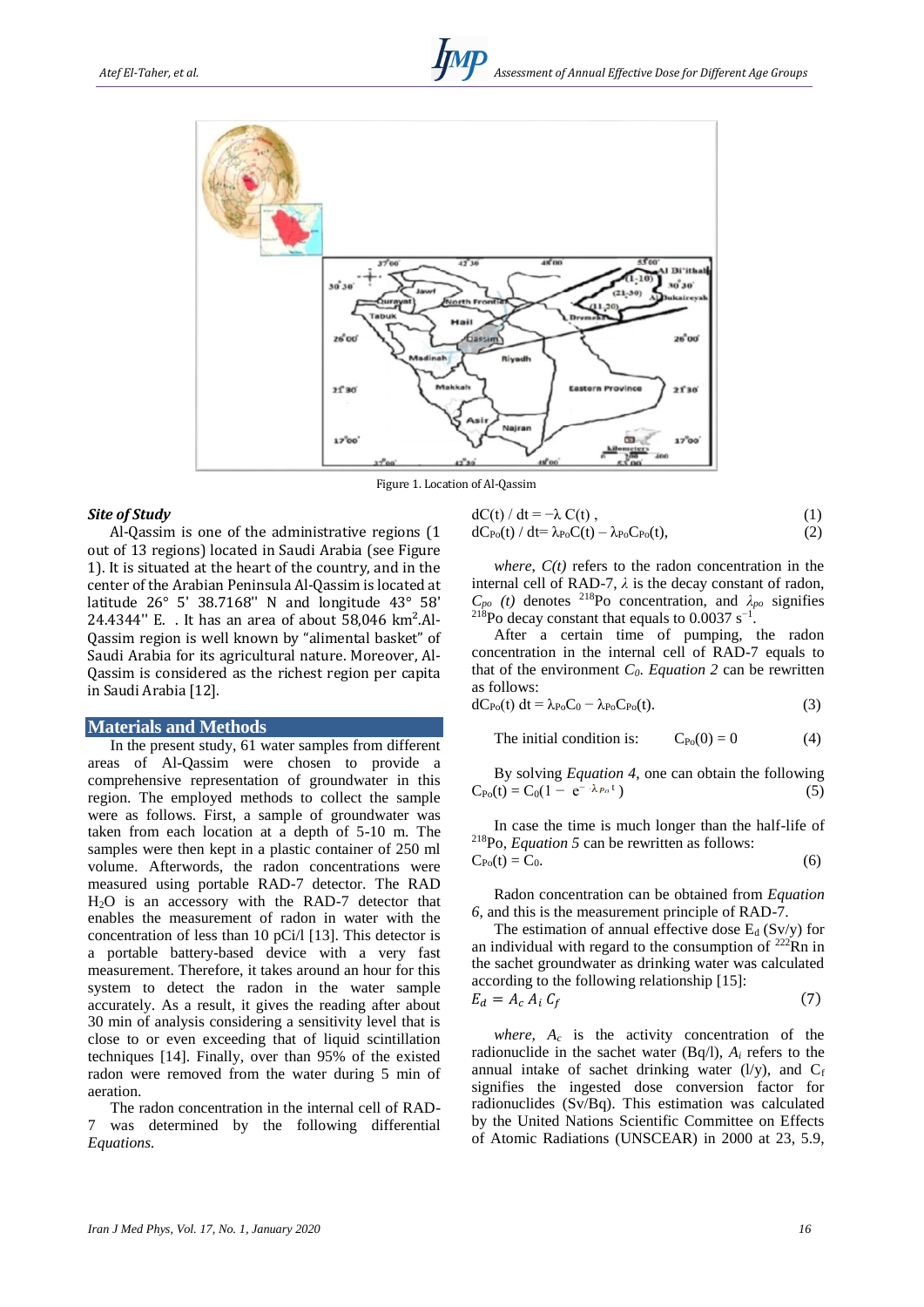26 026 27 027

and 3.5 nSv/Bq for the individuals in the age groups of ≤ 1 (infants), 2–17 (children), and ≥ 17 (adults) years, respectively [16]. The annual intake of sachet drinking water for the age groups of  $\leq 1$ , 2–17, and  $\geq 17$  years were 230, 330, and 730 liters, respectively [17].

### **Results**

The Measurements of radon level in each of the 61 groundwater samples using RAD-7 are indicated in Table 1. Generally, the obtained results of radon concentrations ranged 1.20-15.43 Bq/l with the mean of 5.18±0.39 Bq/l. According to Table 2, the total annual effective doses received by infants through drinking water ranged 6.34- 81.62 µSv/y. For children, the radon level was within the range of 2.34-30.04 µSv/y. Furthermore, the obtained results for adults ranged 3.07-39.42 µSv/y, and the corresponding mean values were 27.41±2.06, 10.08±0.76, and  $13.23\pm0.99$   $\mu$ Sv/y, respectively. The findings demonstrated significant variations in the dose rate across different age groups as can be seen in Table 2.

Table 1. Radon concentrations in the investigated region

| No.            | Sample code     | Radon concentrations (Bq/l) |
|----------------|-----------------|-----------------------------|
| 1              | Q1              | 2.05                        |
| $\overline{c}$ | Q2              | 2.15                        |
| 3              | Q <sub>3</sub>  | 3.3                         |
| $\overline{4}$ | Q <sub>4</sub>  | 7.15                        |
| 5              | Q <sub>5</sub>  | 4.6                         |
| 6              | Q <sub>6</sub>  | 3.75                        |
| 7              | Q7              | 6.75                        |
| 8              | Q8              | 4.42                        |
| 9              | Q <sub>9</sub>  | 4.52                        |
| 10             | Q10             | 4.24                        |
| 11             | Q11             | 4.44                        |
| 12             | Q12             | 3.2                         |
| 13             | Q13             | 4.49                        |
| 14             | Q14             | 2.05                        |
| 15             | Q15             | 2.15                        |
| 16             | Q <sub>16</sub> | 3.3                         |
| 17             | Q17             | 7.15                        |
| 18             | Q18             | 4.6                         |
| 19             | Q19             | 4.49                        |
| 20             | Q20             | 9.15                        |
| 21             | Q21             | 8.26                        |
| 22             | Q22             | 5.12                        |
| 23             | Q23             | 5.52                        |
| 24             | Q24             | 7.88                        |
| 25             | Q25             | 3.4                         |

| ╯    |  |
|------|--|
|      |  |
| 3.12 |  |
| 1.51 |  |
| 1.45 |  |
| 2.6  |  |

|    | Mean±S.D         | $5.18 \pm 0.39$ |  |  |
|----|------------------|-----------------|--|--|
|    | Min              | 15.43           |  |  |
|    | Max              | 1.20            |  |  |
| 61 | Q61              | 11.96           |  |  |
| 60 | Q60              | 6.24            |  |  |
| 59 | Q59              | 4.52            |  |  |
| 58 | Q58              | 5.6             |  |  |
| 57 | Q57              | 5.12            |  |  |
| 56 | Q56              | 15.43           |  |  |
| 55 | Q55              | 11.08           |  |  |
| 54 | Q54              | 7.76            |  |  |
| 53 | Q <sub>53</sub>  | 7.02            |  |  |
| 52 | Q52              | 9.28            |  |  |
| 51 | Q51              | 6.34            |  |  |
| 50 | Q50              | 10.17           |  |  |
| 49 | Q49              | 11.12           |  |  |
| 48 | Q48              | 2.85            |  |  |
| 47 | Q47              | 5.52            |  |  |
| 46 | Q <sub>46</sub>  | 12.58           |  |  |
| 45 | Q <sub>45</sub>  | 5.42            |  |  |
| 44 | $Q$ 44           | 2.05            |  |  |
| 43 | Q <sub>43</sub>  | 5.2             |  |  |
| 42 | Q42              | 4.76            |  |  |
| 41 | Q41              | 4.24            |  |  |
| 40 | Q40              | 5.24            |  |  |
| 39 | Q39              | 4.52            |  |  |
| 38 | Q <sub>3</sub> 8 | 1.2             |  |  |
| 37 | Q37              | 5.44            |  |  |
| 36 | Q <sub>36</sub>  | 2.15            |  |  |
| 35 | Q <sub>35</sub>  | 2.05            |  |  |
| 34 | Q34              | 1.22            |  |  |
| 33 | Q33              | 5.69            |  |  |
| 32 | Q32              | 3.3             |  |  |
| 31 | Q31              | 2.15            |  |  |
| 30 | Q30              | 2.05            |  |  |
| 29 | Q29              | 2.6             |  |  |
| 28 | 1.45<br>Q28      |                 |  |  |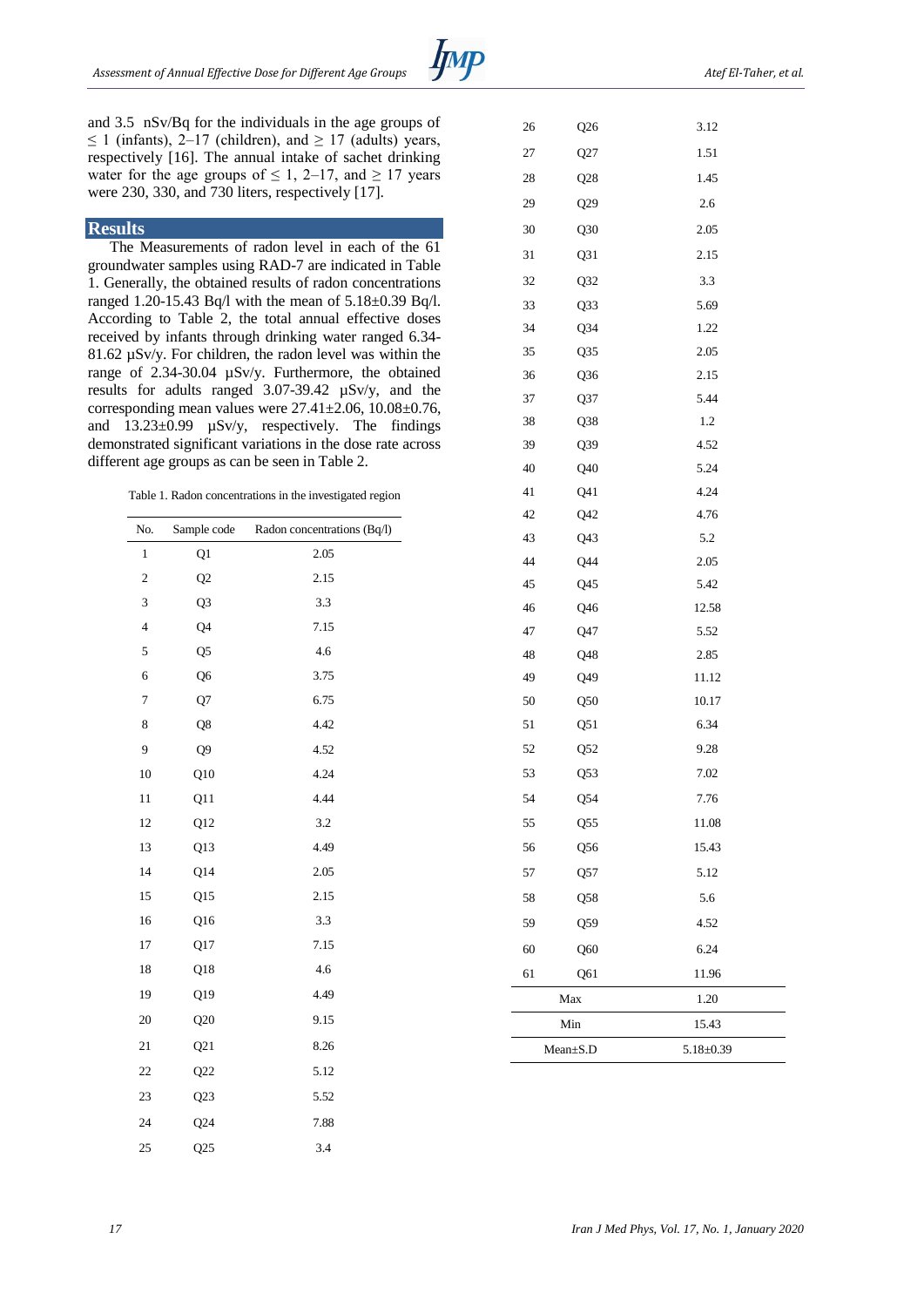Table 2. Annual effective dose in three age groups

| No. | Sample Code     | Total annual effective dose $(\mu Sv/y)$ |           |             |  |
|-----|-----------------|------------------------------------------|-----------|-------------|--|
|     |                 | $\leq 1$ y                               | $(2-17)y$ | $\geq$ 17 y |  |
| 1   | Q1              | 10.84                                    | 3.99      | 5.24        |  |
| 2   | Q <sub>2</sub>  | 11.37                                    | 4.19      | 5.49        |  |
| 3   | Q3              | 17.46                                    | 6.43      | 8.43        |  |
| 4   | Q4              | 37.82                                    | 13.92     | 18.27       |  |
| 5   | Q5              | 24.33                                    | 8.96      | 11.75       |  |
| 6   | Q6              | 19.84                                    | $7.30\,$  | 9.58        |  |
| 7   | Q7              | 35.71                                    | 13.14     | 17.25       |  |
| 8   | Q8              | 23.38                                    | 8.61      | 11.29       |  |
| 9   | Q9              | 23.91                                    | 8.80      | 11.55       |  |
| 10  | Q10             | 22.43                                    | 8.26      | 10.83       |  |
| 11  | Q11             | 23.49                                    | 8.64      | 11.34       |  |
| 12  | Q12             | 16.93                                    | 6.23      | 8.18        |  |
| 13  | Q13             | 23.75                                    | 8.74      | 11.47       |  |
| 14  | Q14             | 10.84                                    | 3.99      | 5.24        |  |
| 15  | Q15             | 11.37                                    | 4.19      | 5.49        |  |
| 16  | Q16             | 17.46                                    | 6.43      | 8.43        |  |
| 17  | Q17             | 37.82                                    | 13.92     | 18.27       |  |
| 18  | Q <sub>18</sub> | 24.33                                    | 8.96      | 11.75       |  |
| 19  | Q19             | 23.75                                    | 8.74      | 11.47       |  |
| 20  | Q20             | 48.40                                    | 17.82     | 23.38       |  |
| 21  | Q21             | 43.70                                    | 16.08     | 21.10       |  |
| 22  | Q22             | 27.08                                    | 9.97      | 13.08       |  |
| 23  | Q23             | 29.20                                    | 10.75     | 14.10       |  |
| 24  | Q24             | 41.69                                    | 15.34     | 20.13       |  |
| 25  | Q25             | 17.99                                    | 6.62      | 8.69        |  |
| 26  | Q26             | 16.50                                    | 6.07      | 7.97        |  |
| 27  | Q27             | 7.99                                     | 2.94      | 3.86        |  |
| 28  | Q28             | 7.67                                     | 2.82      | 3.70        |  |
| 29  | Q29             | 13.75                                    | 5.06      | 6.64        |  |
| 30  | Q30             | 10.84                                    | 3.99      | 5.24        |  |
| 31  | Q31             | 11.37                                    | 4.19      | 5.49        |  |
| 32  | Q32             | 17.46                                    | 6.43      | 8.43        |  |
| 33  | Q33             | 30.10                                    | 11.08     | 14.54       |  |
| 34  | Q34             | 6.45                                     | 2.38      | 3.12        |  |
| 35  | Q <sub>35</sub> | 10.84                                    | 3.99      | 5.24        |  |
| 36  | Q <sub>36</sub> | 11.37                                    | 4.19      | 5.49        |  |
| 37  | Q37             | 28.78                                    | 10.59     | 13.90       |  |
| 38  | Q38             | 6.35                                     | 2.34      | 3.07        |  |
| 39  | Q39             | 23.91                                    | 8.80      | 11.55       |  |

| 40  | Q40               | 27.72            | 10.20          | 13.39      |
|-----|-------------------|------------------|----------------|------------|
| 41  | Q41               | 22.43            | 8.26           | 10.83      |
| 42  | Q42               | 25.18            | 9.27           | 12.16      |
| 43  | Q43               | 27.51            | 10.12          | 13.29      |
| 44  | Q44               | 10.84            | 3.99           | 5.24       |
| 45  | Q45               | 28.67            | 10.55          | 13.85      |
| 46  | Q46               | 66.55            | 24.49          | 32.14      |
| 47  | Q47               | 29.20            | 10.75          | 14.10      |
| 48  | Q48               | 15.08            | 5.55           | 7.28       |
| 49  | Q49               | 58.82            | 21.65          | 28.41      |
| 50  | Q50               | 53.80            | 19.80          | 25.98      |
| 51  | Q51               | 33.54            | 12.34          | 16.20      |
| 52  | Q52               | 49.09            | 18.07          | 23.71      |
| 53  | Q53               | 37.14            | 13.67          | 17.94      |
| 54  | Q54               | 41.05            | 15.11          | 19.83      |
| 55  | Q <sub>55</sub>   | 58.61            | 21.57          | 28.31      |
| 56  | Q <sub>56</sub>   | 81.62            | 30.04          | 39.42      |
| 57  | Q57               | 27.08            | 9.97           | 13.08      |
| 58  | Q58               | 29.62            | 10.90          | 14.31      |
| 59  | Q59               | 23.91            | 8.80           | 11.55      |
| 60  | Q60               | 33.01            | 12.15          | 15.94      |
| 61  | Q61               | 63.27            | 23.29          | 30.56      |
| Max |                   | 81.62            | 30.04          | 39.42      |
| Min |                   | 6.34             | 2.34           | 3.07       |
|     | $Average \pm S.D$ | $27.41 \pm 2.06$ | $10.08 + 0.76$ | 13.23±0.99 |

### **Discussion**

Nowadays, a large number of national and international organizations have established their own radon levels worldwide. For instance, the United States Environmental Protection Agency in its report of 1998 set the value of radon concentration limit in water at 11.1 Bq/l [18]. The UNSCEAR has defined a value of 40 Bq/l in its published report of 2009 [19], while the World Health Organization has defined the 100 Bq/l as an action limit in 2012 [20]. In the present study, the obtained results of 5 samples  $(Q46, Q49, Q55, Q56, and$ Q61) exceeded the recommended level of radon in groundwater. In this regards, the spatial variability in the radon concentration could be attributed to the geological structure of the investigated region, depth of the water source, differences in the climate, and geo-hydrological processes that occurs in the area. As observed, the measured levels of radon in most of the samples were below those limits. Around 95% of the samples were far less compared radon levels which have been reported by literature [21-24]. Furthermore, the estimated radon concentrations in the present study were comparable to those found in the rest of Saudi Arabia regions [25-28]. In this regard, the European Council [29] recommends the identification of the reference level of an effective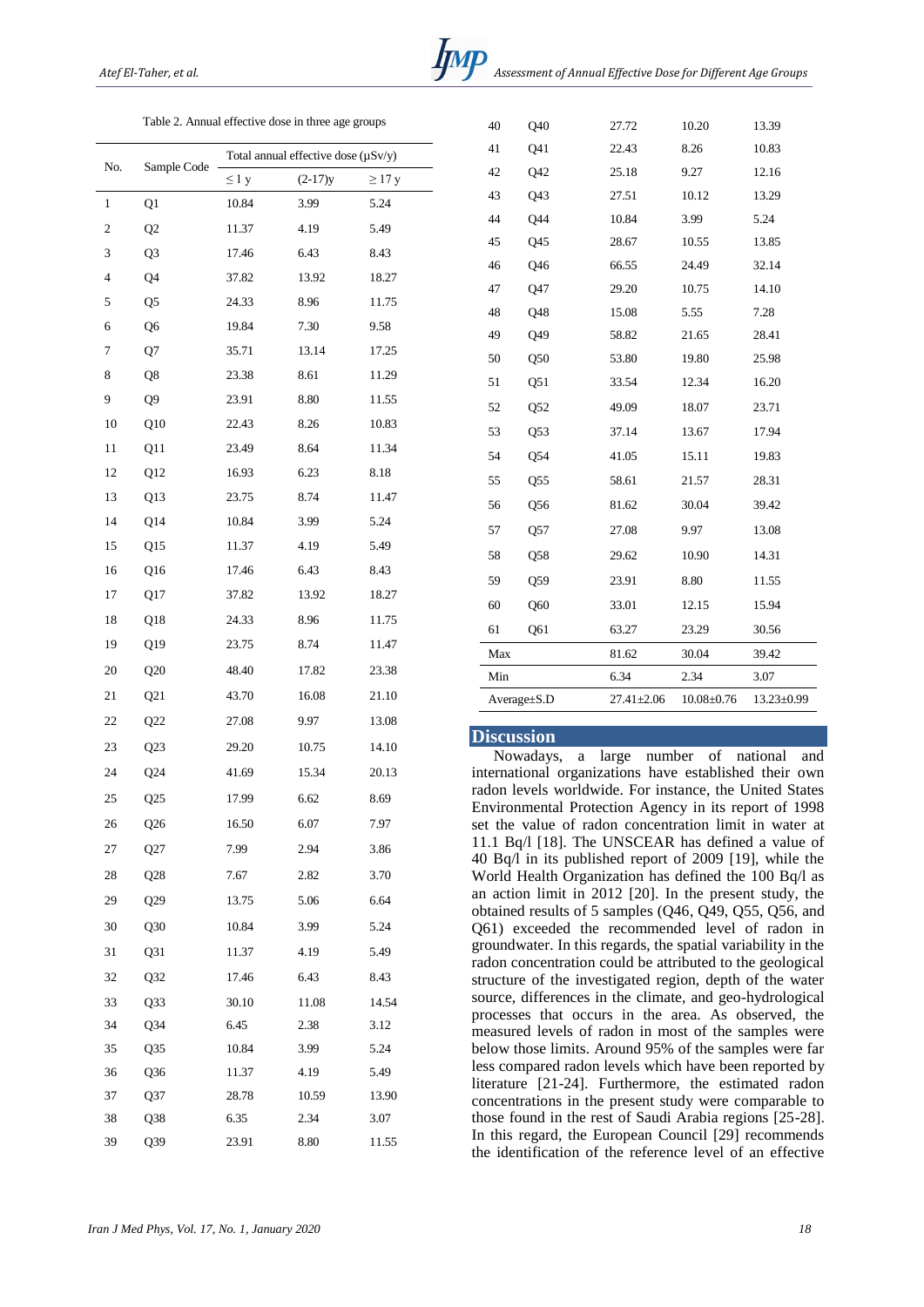dose received from drinking water at a level of 0.1 mSv/y. However, this value excludes the doses received from <sup>222</sup>Rn concentrations. Although infants are drinking less water than adults, the total annual effective doses to infants were significantly higher than that of adults. This issue can be due to the differences in infants' metabolism and smaller organ weights resulting in higher doses for many radionuclides. In addition, different dose coefficient and water consumption rate of different age groups can lead to differences among the groups (see Table 1). The total annual effective dose from all the locations of the investigated region was reported at less than 0.1 mSv/y (as recommended by the European Council). Finally, it can be concluded that the radiation dose resulted from the exposure to radon in groundwater consumed as drinking water is very low for public health in metropolitan cities (e.g., Qassim), especially for consumers who directly use bore well water with very high radon concentration in the household.

#### **Conclusion**

The results of the present study indicates that the radon concentrations in most of groundwater samples taken from Al Qassim, were below the action levels recommended by USEPA, UNSCEAR, EU Council, and WHO organizations. Therefore, it can be argued that most samples are safe for drinking and other domestic purposes. Radon concentrations which were measured in the water samples of the present study generally lie well below the level that reported by other investigators. The estimated age-dependent annual effective doses were reported as lower than 100 µSv/y for all the investigated sites.

## **Acknowledgment**

The authors of this paper would like to thank the staff of physics department who help in achieving this work

### **References**

- 1. IAEA. Extent of Environmental Contamination by Naturally Occurring Radioactive Material (NORM) and Technological Options for Mitigation, Technical Reports Series. 2003:419.
- 2. Ghetti F, Checcucci G, Bornman JF, editors. Environmental UV Radiation: Impact on Ecosystems and Human Health and Predictive Models: Proceedings of the NATO Advanced Study Institute on Environmental UV Radiation: Impact on Ecosystems and Human Health and Predictive Models Pisa, Italy, June 2001. Springer Science & Business Media; 2006.
- 3. Ahmed NK. Natural radioactivity of ground and drinking water in some areas of upper Egypt. Turkish Journal of Engineering and Environmental Sciences. 2004; 28(6):345-54.
- 4. Bonotto DM, Bueno TO, Tessari BW, Silva A. The natural radioactivity in water by gross alpha and beta measurements. Radiation Measurements. 2009; 44(1):92-101.
- 5. Povinec P, Hirose K, Aoyama M. Fukushima accident: radioactivity impact on the environment. Newnes; 2013 Jul 9.
- 6. Malik MF, Rabaiee NA, Jaafar MS. Determination of radon concentration in water using RAD-7 with RAD H2O accessories. InAIP Conference Proceedings. AIP Publishing. 2015; 1657(1): 120005.
- 7. Saidu A, Bala A. Assessment of the Specific Activity of Alpha-and Beta-emitting Radionuclides in Groundwater, Anka, Nigeria. Iranian Journal of Medical Physics. 2018; 15(4): 285-94.
- 8. El-Taher A, Al-Turki A. Radon activity measurements in irrigation water from Qassim Province by RAD-7. Journal of environmental biology. 2016; 37(6):1299.
- 9. Pourimani R, Nemati Z. Measurement of Radionuclide Concentration in Some Water Resources in Markazi Province, Iran. Iranian Journal of Medical Physics. 2016;13(1):49-57.
- 10. Abojassim AA. Natural Radioactivity and Radon Concentrations in Parenteral Nutrition Samples Utilized in Iraqi Hospitals. Iranian Journal of Medical Physics. 2019;16(1):1-7.
- 11. Parhoudeh M, Khoshgard K, Zare MR, Ebrahiminia A. Natural Radioactivity Level of 226Ra, 232Th, and 40K Radionuclides in Drinking Water of Residential Areas in Kermanshah Province, Iran using Gamma Spectroscopy. Iranian Journal of Medical Physics. 2019;16(1):98-102.
- 12. Milton DI. Geology of the Arabian peninsula. Kuwait: US Geological Survey, Professional Paper. 1967;560:1-147.
- 13. Abojassim AA, Kadhim SH, Mraity A, Abid H, Munim RR. Radon levels in different types of bottled drinking water and carbonated drinks in Iraqi markets. Water Science and Technology: Water Supply. 2017;17(1):206-11.
- 14. Alzurfi SK, Abojassim AA, Mraity HA. Monthly Monitoring of Physicochemical and Radiation Properties of Kufa River, Iraq. Pakistan Journal of Scientific and Industrial Research Series A: Physical Sciences. 2018;61(1):43-51.
- 15. Alam MN, Chowdhury MI, Kamal M, Ghose S, Islam MN, Anwaruddin M. Radiological assessment of drinking water of the Chittagong region of Bangladesh. Radiation protection dosimetry. 1999;82(3):207-14.
- 16. United Nations. Scientific Committee on the Effects of Atomic Radiation. Sources and effects of ionizing radiation: sources. United Nations Publications; 2000.
- 17. World Health Organization. Guidelines for drinkingwater quality: second addendum. Vol. 1, Recommendations. World Health Organization; 2011.
- 18. USEPA. United States Environmental Protection Agency Office of Water: 40 CFR Parts 141, and 142 : National Primary Drinking Water Regulations ; radon-222: proposed rule. US Environmental Protection Agency; 1999.
- 19. United Nations. Scientific Committee on the Effects of Atomic Radiation. Effects of ionizing radiation: UNSCEAR 2006 report to the general assembly, with scientific annexes. United Nations publications; 2009.